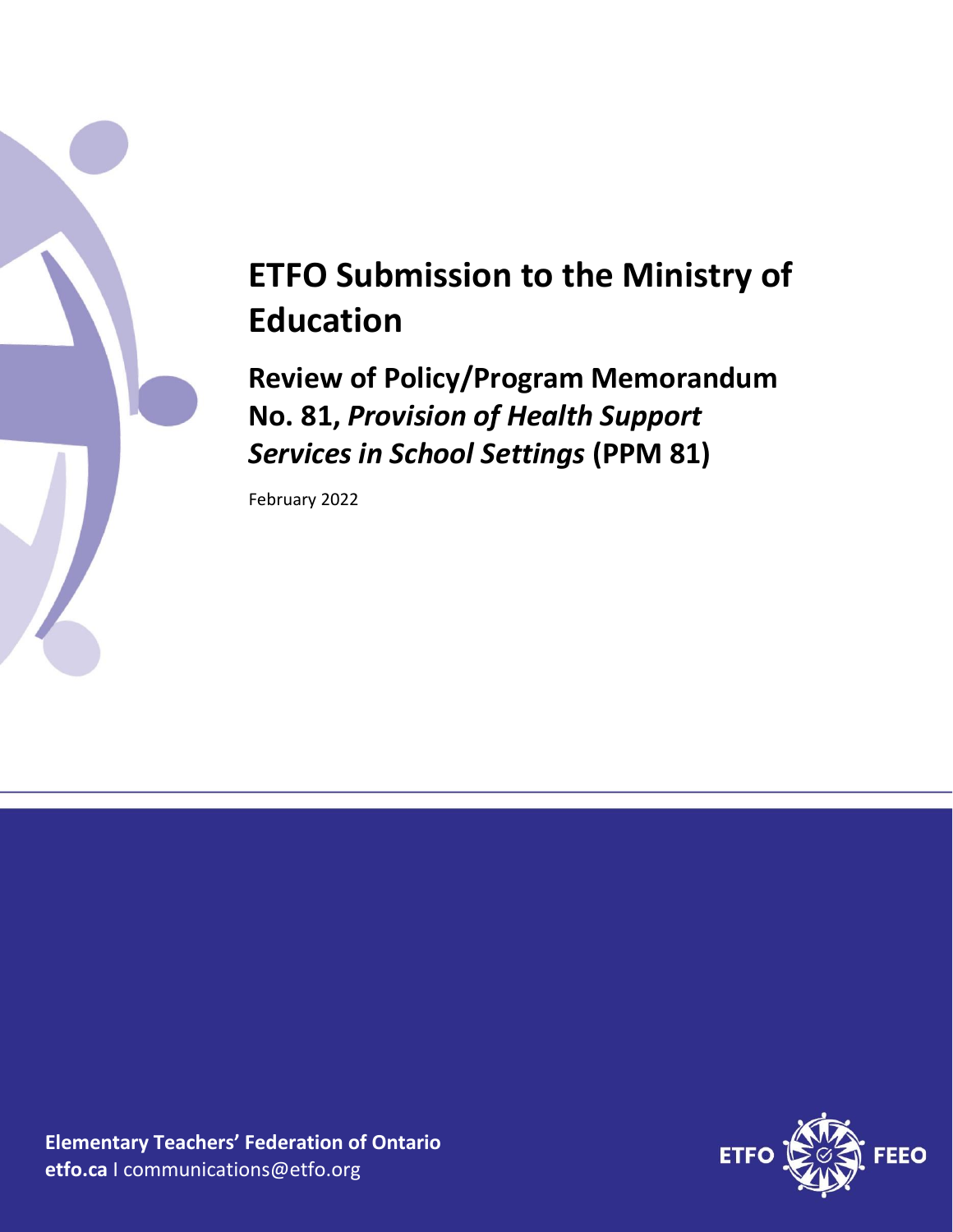

# **Elementary Teachers' Federation of Ontario Fédération des enseignantes et des enseignants de l'élémentaire de l'Ontario**

136 Isabella Street, Toronto, ON M4Y 0B5 416-962-3836 or 1-888-838-3836 etfo.ca

ETFO represents 83,000 elementary public school teachers, occasional teachers, designated early childhood educators, education support personnel and professional support personnel across the province. Its Building Better Schools education agenda can be viewed at **BuildingBetterSchools.ca**.

Copyright © February 2022 by ETFO

Follow us online at:



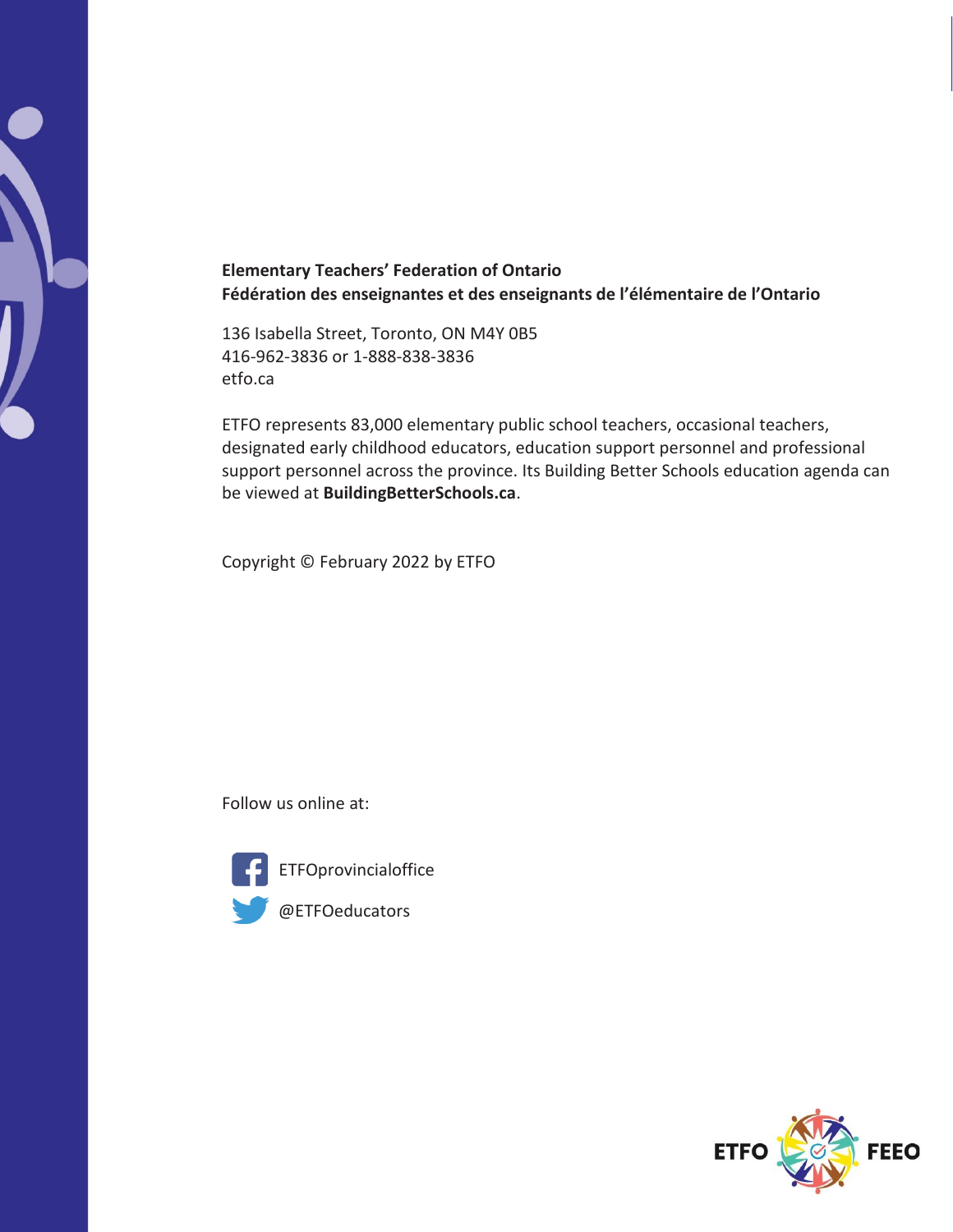

# **TABLE OF CONTENTS**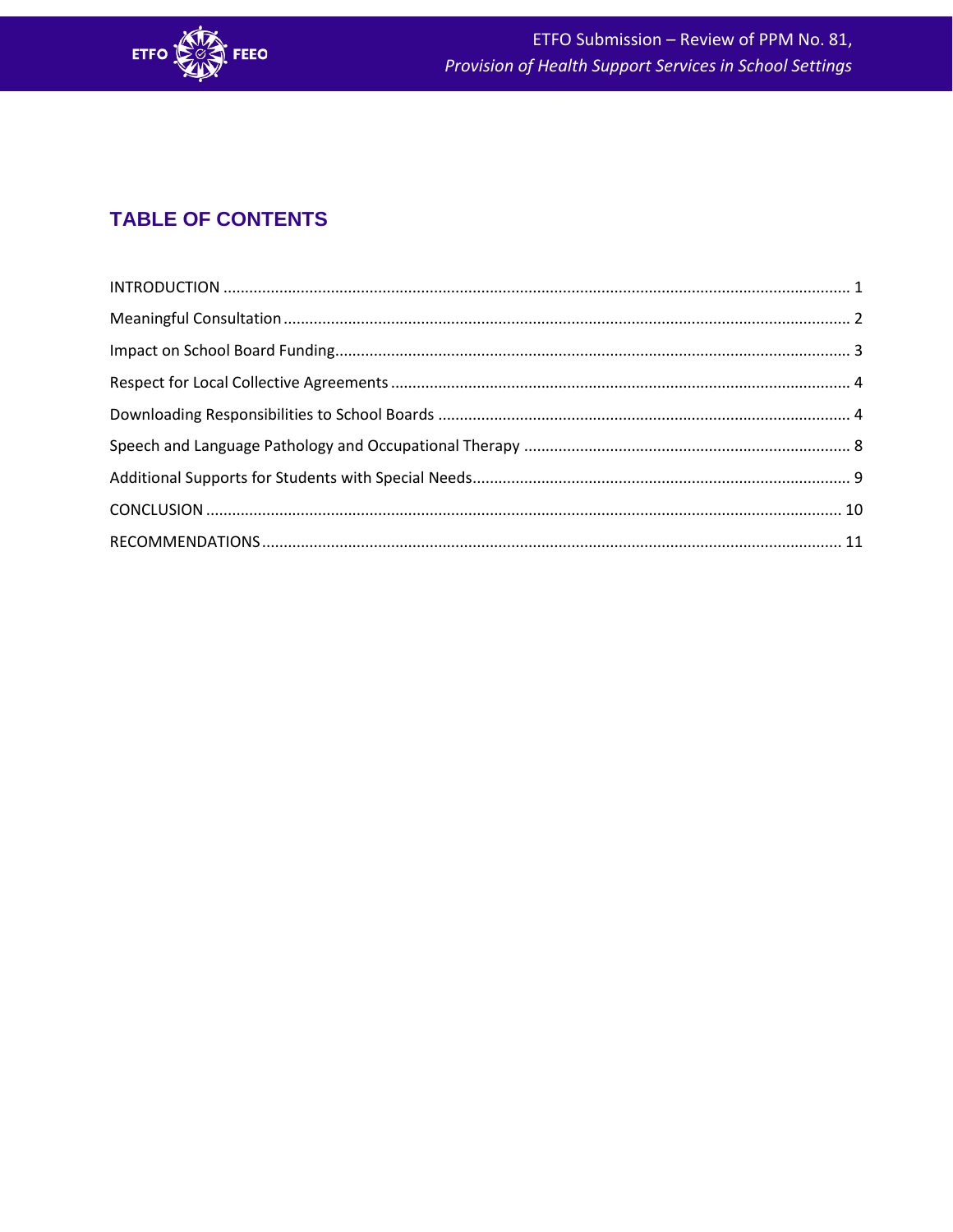

# <span id="page-3-0"></span>**INTRODUCTION**

The Elementary Teachers' Federation of Ontario (ETFO) welcomes the opportunity to provide feedback to the Ministry of Education during its review of Policy/Program Memorandum No. 81, *Provision of Health Support Services in School Settings* (PPM 81). ETFO represents 83,000 public elementary school teachers, occasional teachers, designated early childhood educators (DECEs), education support personnel (ESP) and professional support personnel (PSP) across the province.

The public education system and everyone connected to it has experienced unprecedented stress these past two years. Despite this, the government continues to propose significant changes without adequate consultation or consideration of the policy implications.

PPM 81 has been in place since 1984 and serves a critical equity purpose: to facilitate access to education for school-aged children with health support needs. Equity should be at the heart of any review of this policy, yet the proposed updates to PPM 81 will only deepen inequities in the public education system. Rather than ensuring that students have equitable access to the services they need to thrive at school, this proposed PPM reinforces systemic barriers.

Under the pretext of updating PPM 81, the government is proposing to download additional responsibilities to school boards and educators, while at the same time undermining access to crucial in-school supports for students with special education needs.

ETFO is deeply concerned with the impact that some of the changes proposed will have on an already stressed and underfunded public education system. ETFO is also concerned that the Ministry has put forward this plan without the necessary forethought on the implications for school boards and school authorities.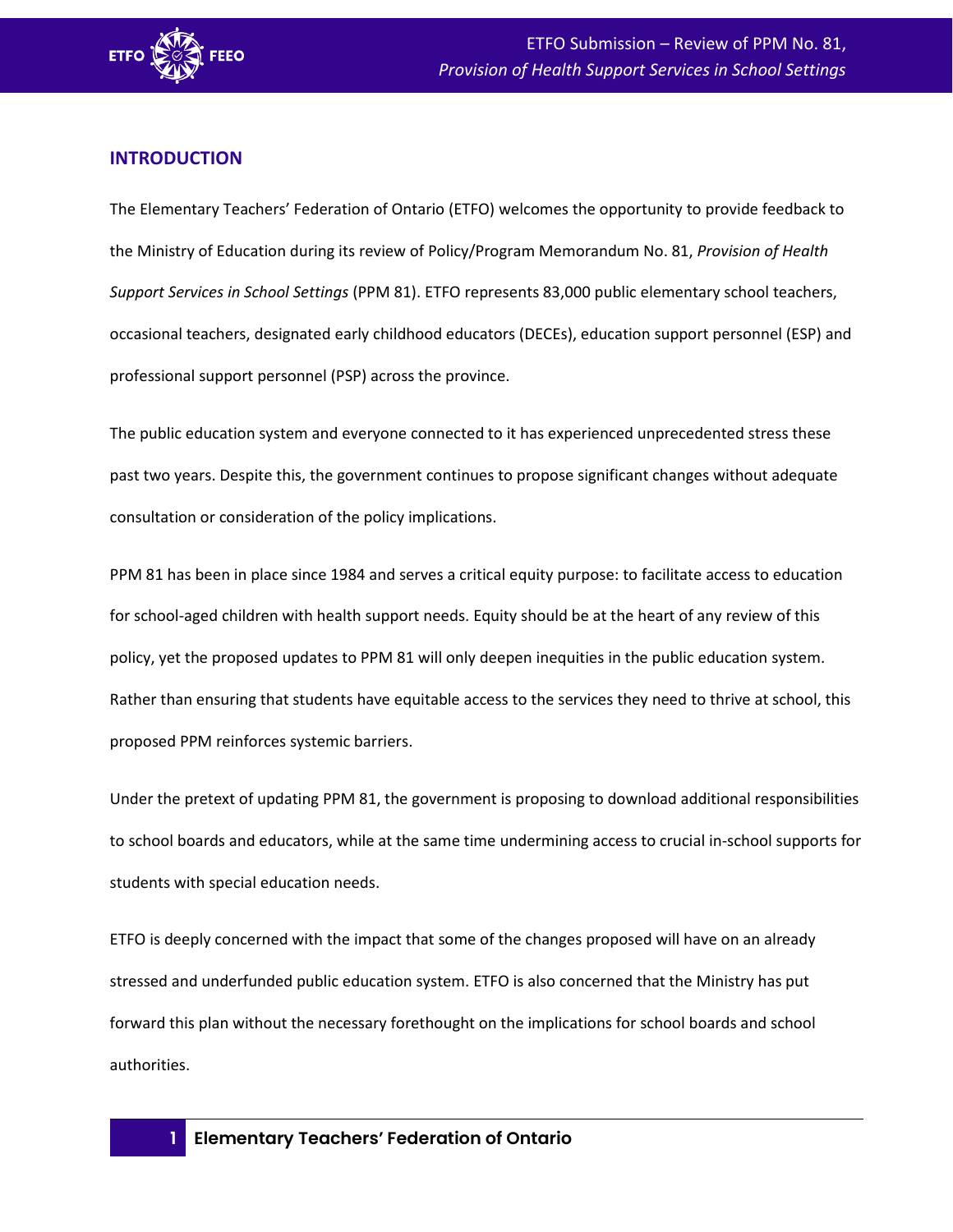

# <span id="page-4-0"></span>**Meaningful Consultation**

ETFO acknowledges recent steps taken by the Ministry to improve its consultation processes. In response to stakeholder feedback, the Ministry shared information with the Ministry Initiatives Committee ahead of its February 10, 2022 meeting. Though it was helpful to receive the material in advance, it was disappointing to find out that some stakeholders had already been consulted ahead of time and given the opportunity to participate in roundtable discussions with the Ministry. The Ministry appears to be in a rush to make changes to PPM 81. In doing so, the Ministry risks missing an important opportunity to fully consider the feedback from educators and the organizations that represent them before implementing changes that would dramatically impact student and staff safety and wellbeing. If the Ministry is serious about engaging in meaningful consultation, it is crucial that union stakeholders be given equivalent treatment to those representing administrators, supervisors, school boards, and parents and guardians.

Moreover, a policy change of the magnitude and scope of what is being proposed requires significant and in-depth consultation with all stakeholders. Notably absent from the government's materials regarding this Review of PPM No. 81 is any reference to the Student Health Support Services (SHSS) Review, which was led by a collaborative team of the Ministry of Health and Long Term Care, the Ministry of Education, and the Ministry of Children and Youth Services (as it then was) in 2009-2010. This Tri-Ministry Review Team was supported by Deloitte and culminated in a Final Report issued in July 2010 with 15 recommendations for improvements to SHSS with a focus on the areas of access and equity, coordination, and quality of services. 1 The proposed updates to PPM 81 ignore many of the relevant findings and recommendations from the July 2010 Final Report, including the need to address the barriers to services experienced by students and

<sup>1</sup> Deloitte (2010). *Review of School Health Support Services – Final Report.* [health.gov.on.ca/en/common/system/services/lhin/docs/deloitte\\_shss\\_review\\_report.pdf](http://www.health.gov.on.ca/en/common/system/services/lhin/docs/deloitte_shss_review_report.pdf)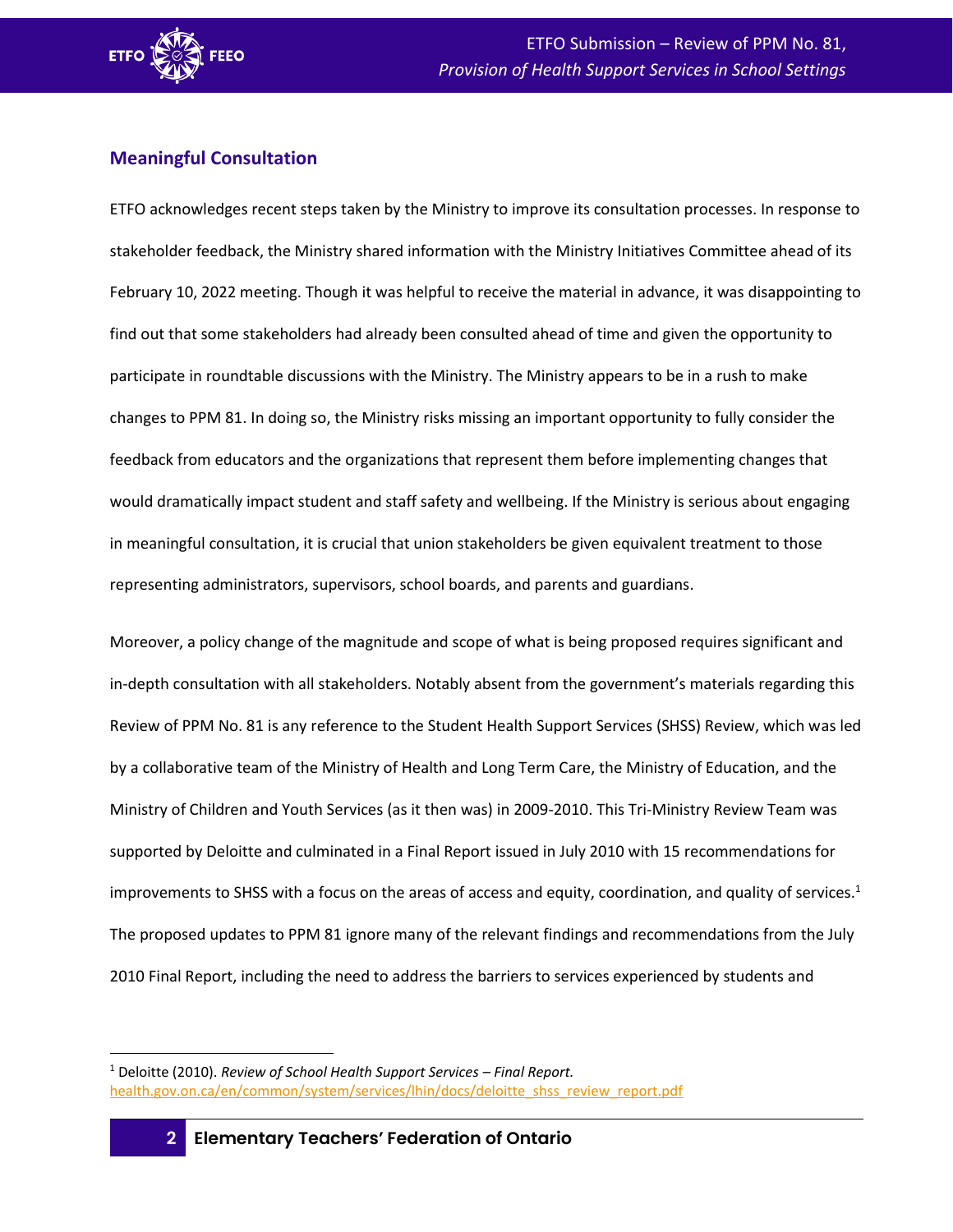

families who are Francophone, who speak English as a second language, who are Indigenous, who have

chronic episodic disabilities, and those living in rural, remote, or northern communities.

#### **Recommendations:**

- 1. That the Ministry of Education pause the proposed revisions to PPM 81 and engage in a meaningful consultation process with stakeholders in the education sector that respects the role of education unions and their members.
- 2. That the Ministry address the recommendations made by the *Review of School Health Support Services* in its 2010 Final Report and in any other relevant reports and literature.

# <span id="page-5-0"></span>**Impact on School Board Funding**

There exists a glaring gap in the documentation shared by the Ministry with stakeholders about the government's planned changes to the delivery of health services in school settings. The government has not provided any information on the impact of the Ministry's proposals on funding levels for school boards. When directly asked about the funding implications of the proposed changes, Ministry representatives simply stated that they were unable to comment on the subject.

ETFO is deeply concerned that the changes the government is proposing will result in a redirection of crucial funding from school boards to third-party agencies, including publicly-funded agencies, community-based agencies and/or private for-profit providers while, at the same time, downloading significant responsibilities for the delivery and administration of these services to school boards. Any redirection of funding away from school boards would have a direct impact on elementary students, particularly those with special needs. When facing fiscal pressures, school boards have often reduced funding to programs aimed at students in the elementary panel and redirected those funds to address budget shortfalls in the system at large. Further funding cuts to school boards will hurt students, particularly those most vulnerable.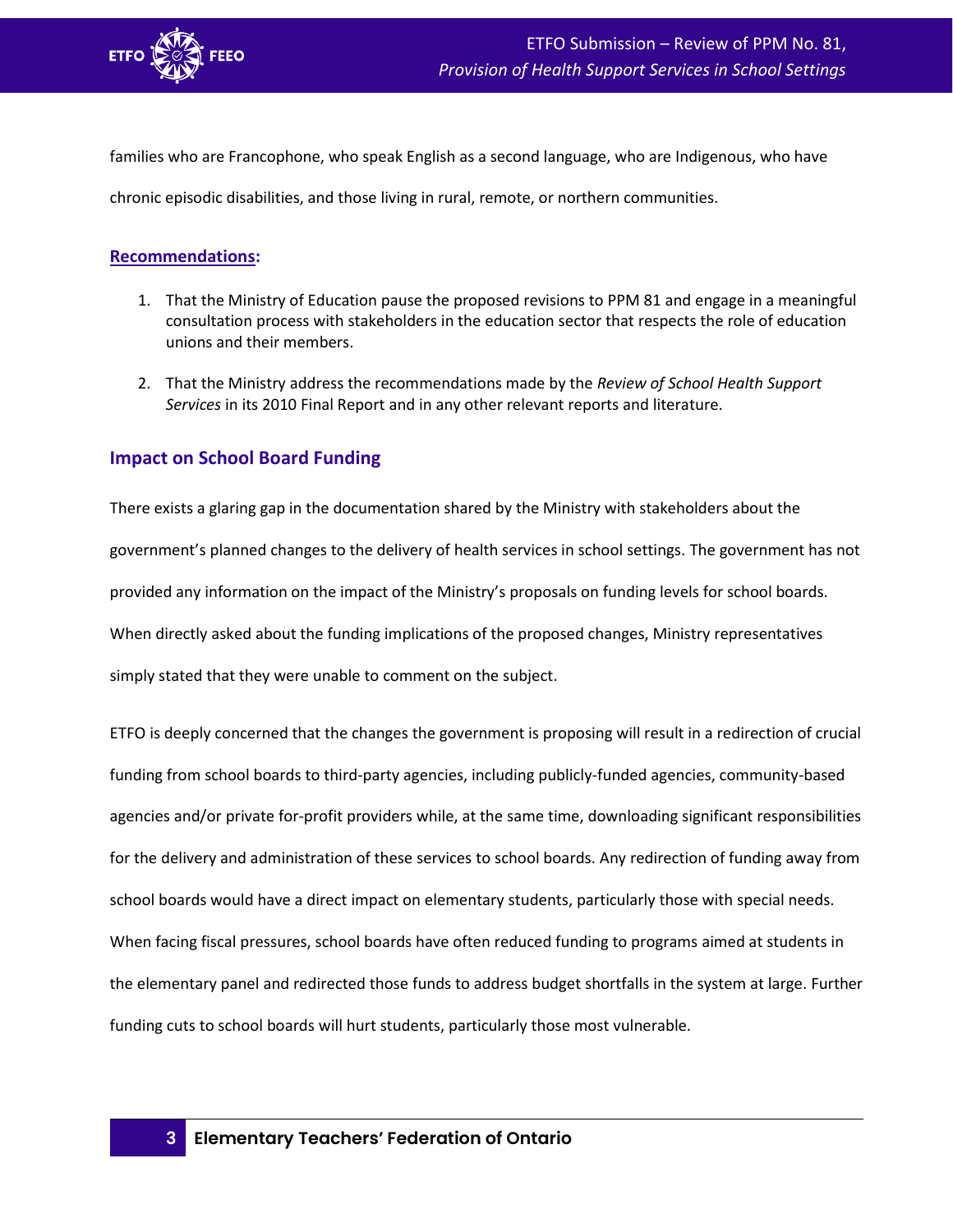

#### **Recommendation:**

3. That the Ministry of Education provide information to stakeholders regarding the potential impact to school board funding resulting from the proposed changes to PPM 81.

# <span id="page-6-0"></span>**Respect for Local Collective Agreements**

In the draft text of PPM 81, the Ministry acknowledges that applicable laws and collective agreement provisions prevail when in conflict with direction provided by the PPM. However, this statement is included in a brief passage close to the end of the PPM and ignores the fact that many collective agreements in the education sector include limits on the health support/medical procedures that education staff may perform or may delineate the scope of health support/medical procedures performed by certain classifications of workers. Expanding the scope of health support/medical procedures—including downloading functions that have only ever previously been performed by nurses—to other groups of workers opens a host of concerns for ETFO. ETFO will continue to enforce its members' collective agreement rights in this regard.

#### **Recommendation:**

4. That PPM 81 be revised to clearly state that collective agreement provisions supersede any conflicting direction provided by the PPM, and that this principle be central to its application.

# <span id="page-6-1"></span>**Downloading Responsibilities to School Boards**

The draft PPM provided by the Ministry contains significant changes both in the delivery of health services as well as in the *responsibility* for the delivery of health services. Regarding the delivery of some health services, the changes signify a downloading of responsibilities onto school boards that were previously held by either the Ministry of Health (MOH) or the Ministry of Children, Community and Social Services (MCCSS). This downloading of responsibilities is accompanied by a downloading of tasks previously performed by health professionals whose positions were funded by the MOH or the MCCSS onto school staff employed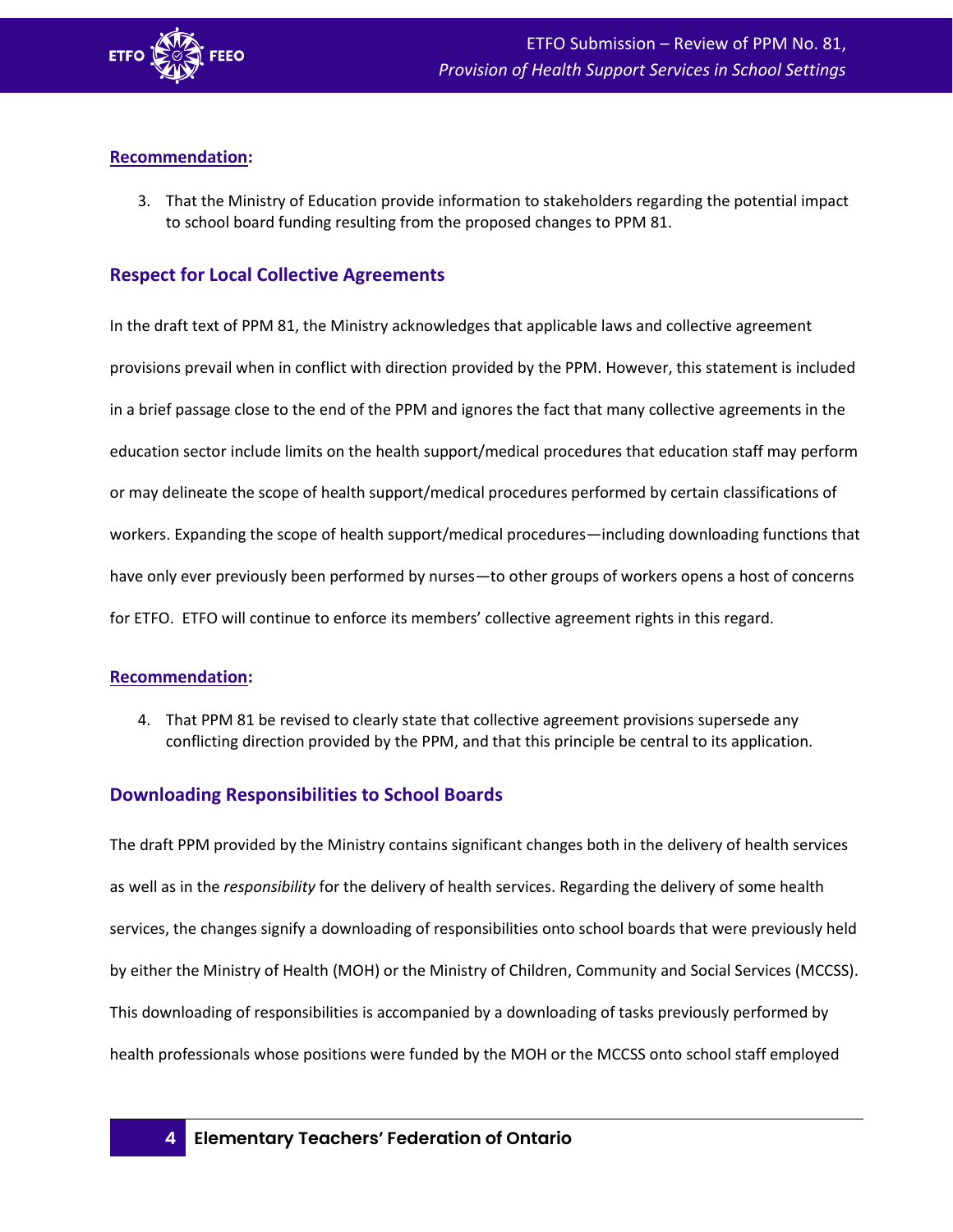

and funded by school boards. Based on the information provided thus far by the Ministry, this downloading of responsibilities would happen without any corresponding funding to hire additional staff to manage the increase in workload and the change in the type of services being delivered by school boards.

The draft PPM is also unclear on its use of the term "school personnel." There is no specificity regarding which employee group(s) would potentially be impacted by these significant changes. ETFO is deeply concerned that the changes signalled in the draft PPM would most dramatically impact its Educational Support Personnel (ESP) bargaining units. Public schools cannot shoulder the responsibility for nursing and other healthcare personnel shortages. School boards are already experiencing staffing shortages, including in ESP positions. Requiring ESP members to do the work of nurses or other healthcare professionals, including work that may be considered a controlled act under relevant regulated health professional legislation, raises many concerns including supervision, training, safety and liability. We anticipate that the "consultative approach" described by the Ministry means that some procedures would be modelled by a therapist, and "school board personnel" would then assist or support the therapy. Some health services, such as physiotherapy, involve physically demanding tasks that require specialized training in order to be performed safely.

This is not an appropriate use of specialist education staff and would take educators away from attending to the social and emotional needs of students. ETFO's ESP members provide critical educational supports to students in the classroom; asking them to take on healthcare roles will take them away from these core duties. In an increasingly fragile system, where teachers and education workers continue to navigate additional pressures brought on by the pandemic, we cannot risk adding more to educators' workloads. The coming months and years will be a time when students' needs are at an all-time high, i.e., they will need more support, not less.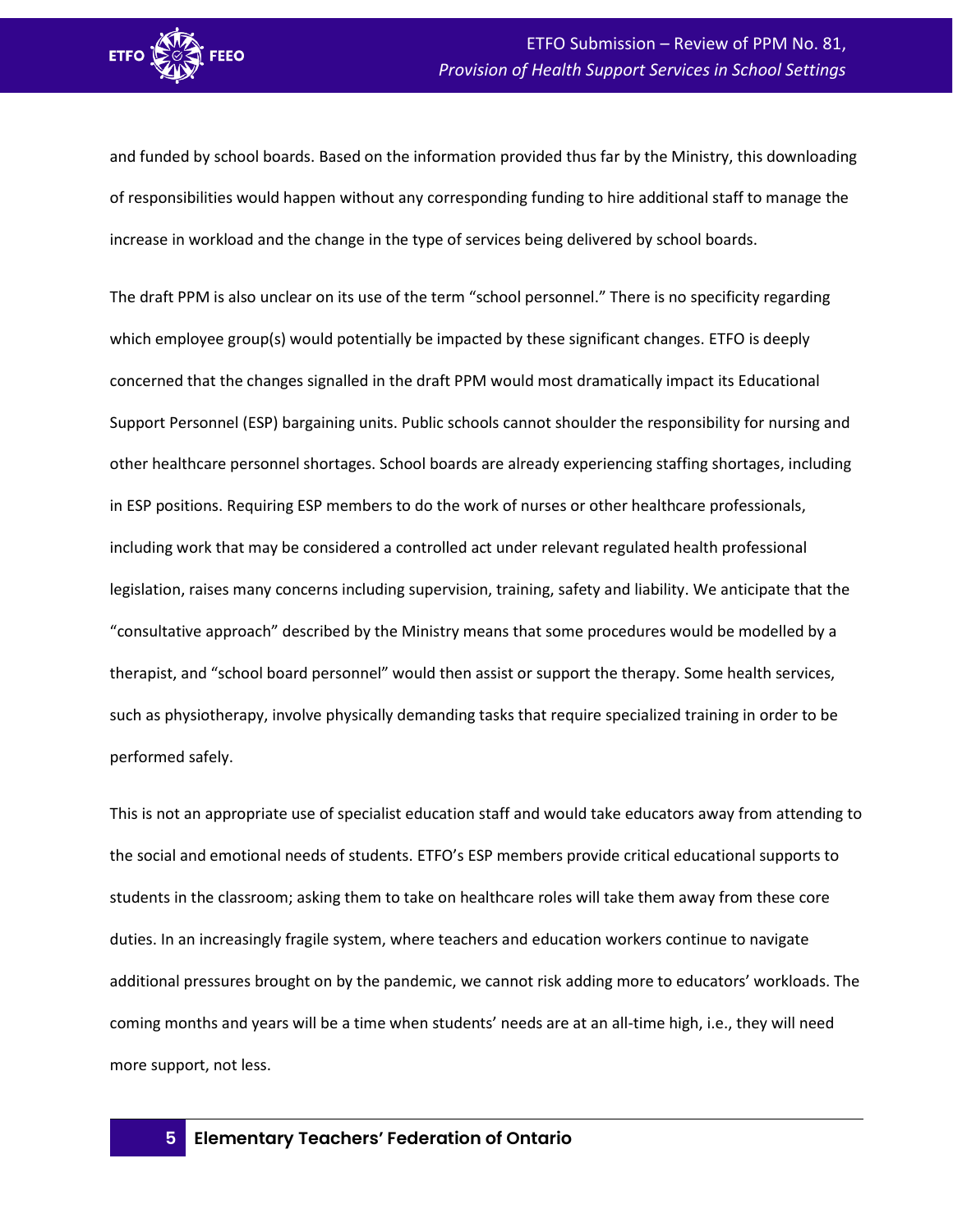

In addition to ensuring that students have access to the support they need, the Ministry must also consider the mental health and well-being of staff. ETFO members have spent three school years on the front lines of this pandemic. Additional workload can be a psychosocial hazard and must be a consideration in the overall viability of the publicly-funded education system.

The draft PPM also contemplates the possibility of remote service delivery for students while in the classroom. Not only would a virtual approach to providing health services to students in the classroom be inconsistent with the spirit of collaboration, but it would also raise important privacy concerns for educators and other students, and may violate collective agreement rights regarding working without being surveilled. School boards would have to ensure that school staff are not captured on camera by external agency staff supporting students in the classroom. Further, it cannot be the role of agency staff to evaluate, or otherwise comment on, ETFO members' pedagogy or teaching practices.

With the model being proposed in the draft PPM, educators could find themselves dealing with multiple external providers providing the same type of support for various students. This model is not only inequitable, but also an inefficient use of resources. It would create additional pressures on educators and administrators which would, in turn, result in additional fiscal pressures on school boards.

Access to schools and worksites by non-employees presents a number health and safety as well as privacy concerns for students and educators. Boards that utilize the services of third-party organizations will need to consider how they can assure parents that student data would be kept private and secure. Safety concerns for remote support and cyber security protocols would also need to be addressed.

Workspace shortages also present a concern. After a generation of school closures and reconfigurations, many schools have very limited space available for assessments and procedures to be completed with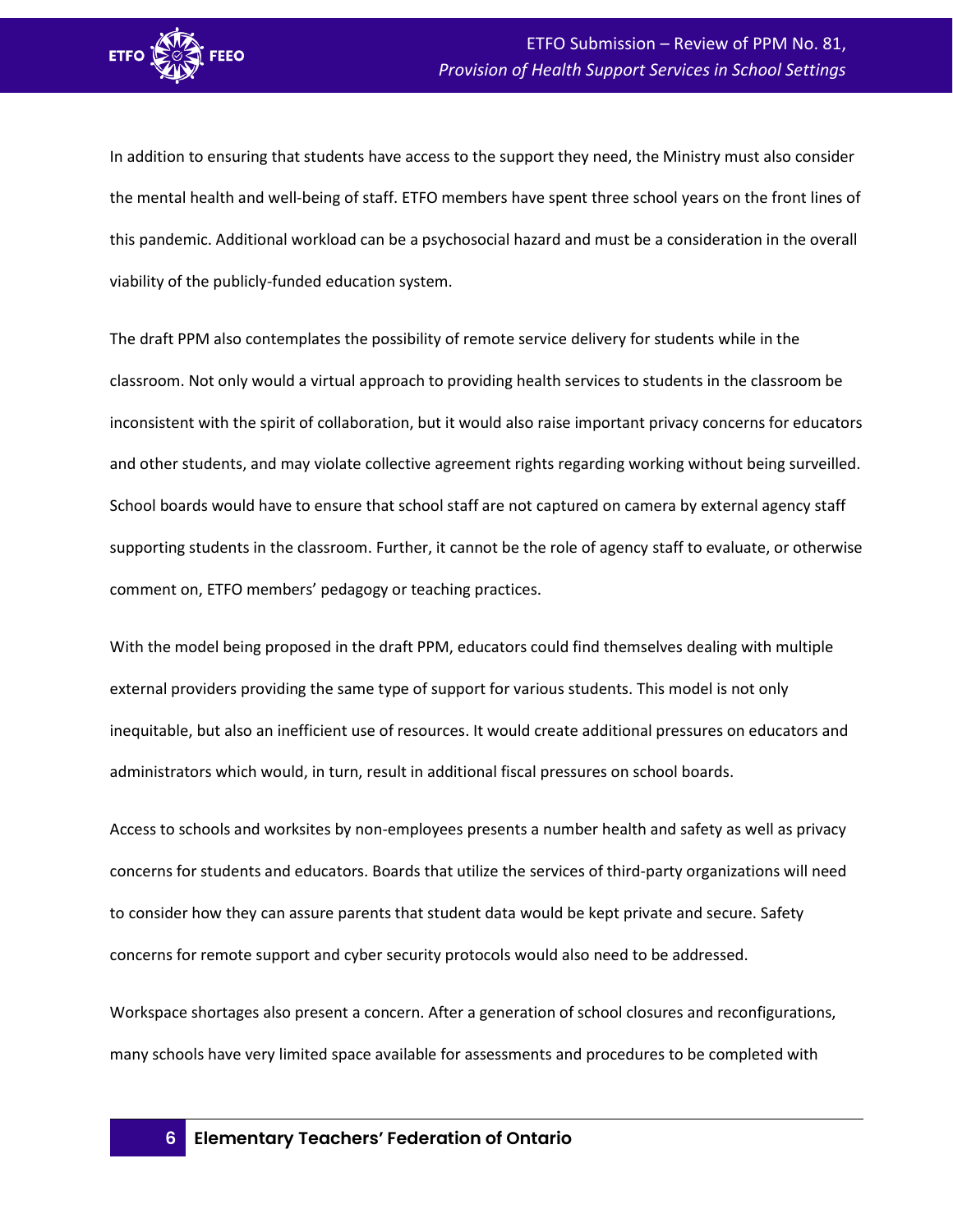

students in a safe and private manner. Though coordinating space can be a challenge, so too can be coordinating time and availability. In addition, ensuring the availability of educators and students at the same time as a third-party provider can create a host of timetabling issues.

Collaboration is a key requirement when addressing the needs of our most vulnerable learners, and this collaboration must happen during the instructional day. For ETFO members, this requires release time from their duties so as not to interfere with members' ability to fulfil their normal responsibilities. Educators cannot be expected to complete this critical work beyond the instructional day.

Timetabling challenges are much more efficiently managed when the coordination only includes school board staff. It is a common practice that school-based staff would optimize assessment and observation of multiple students in the classroom setting when appropriate, therefore minimizing the disruption to classroom instruction. Similarly, when collaboration with educators is required, school-based staff can make optimal use of time to discuss multiple files in a single meeting, thereby reducing the amount of release coverage needed.

For ETFO, the proposed changes in the draft PPM raise a number of funding and equity issues. Boards already have very limited funding to distribute across a number of support service areas. Will families be expected to pay for these additional services to be provided at school? How will disparities in access be rectified? The request for proposals (RFP) process is cumbersome, lengthy and expensive to undertake. It also paves the way to privatization as third-party, private companies are retained to work in public schools, rather than hiring specialized staff. ETFO is very concerned with the downloading of these processes to school boards. We do not believe that doing so will address the waiting list and back log of professional services required by students with special needs, and will further exacerbate the strain put on school boards and school staff.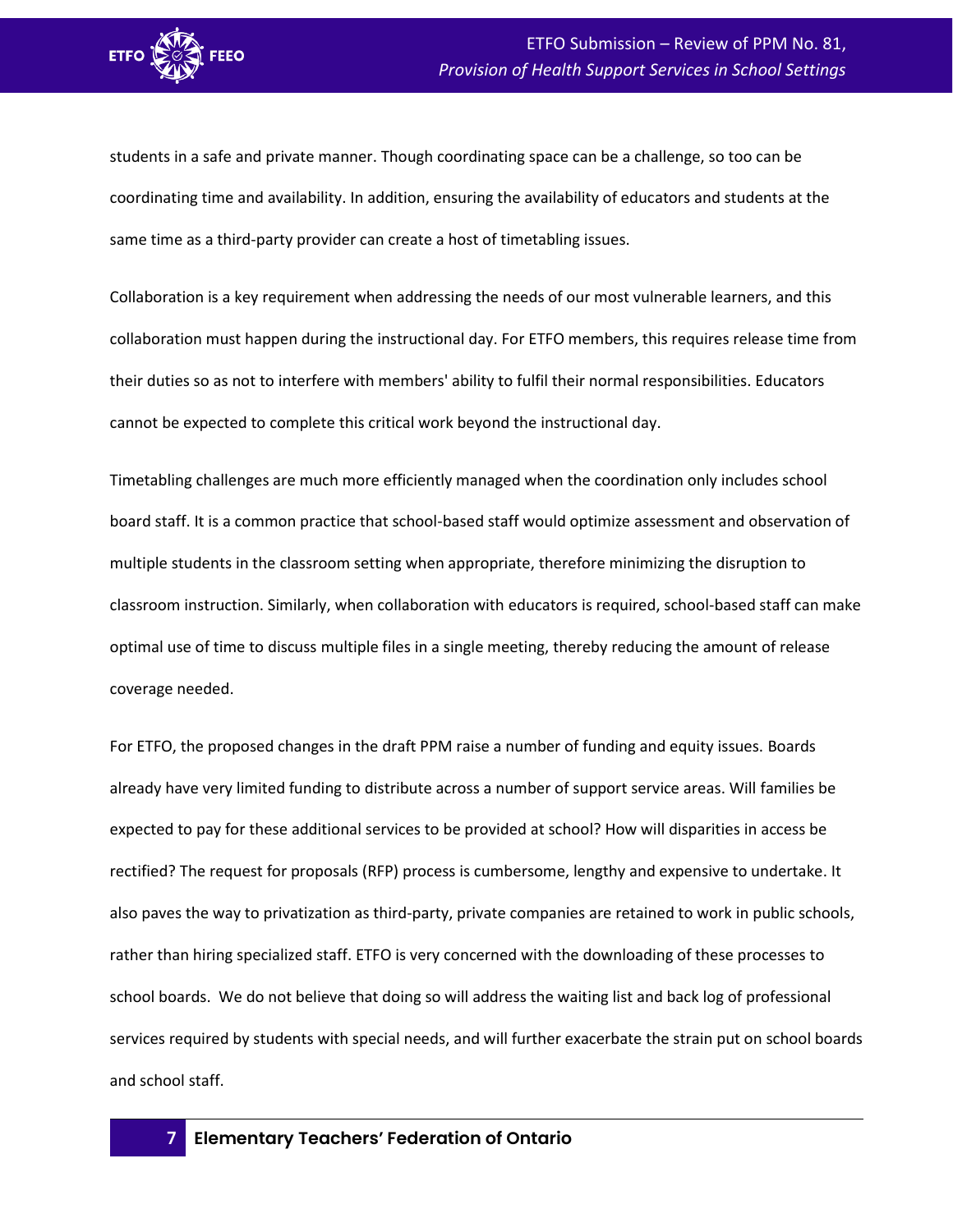

# **Recommendations:**

- 5. That the administration and delivery of additional health support services not be downloaded to existing school board staff.
- 6. That the use of external service providers in schools be limited.

# <span id="page-10-0"></span>**Speech and Language Pathology and Occupational Therapy**

The draft PPM does not accurately reflect the level of supports currently provided by school board staff, in particular around speech and language pathology. While minimizing the level of support currently provided by school board staff in this area might be a convenient way to justify the displacement of responsibility– and potentially funding–to outside agencies, it risks doing irreparable damage to students' access to these critical services.

Wait times for speech and language pathology services are a significant challenge for community-based agencies outside of school settings. While the coordination of services at the local level is an important goal, reducing service levels or redirecting funding away from school boards would not result in a more efficient system. Rather, it would deprive students of access to timely supports and would increase the existing inequity of access. ETFO has repeatedly called on the government to increase the number of speech and language pathologists in school boards across the province, it is time for the government to heed those calls.

# **Recommendation:**

7. That additional funding be allocated to school boards to increase the number of speech and language pathologists in public schools.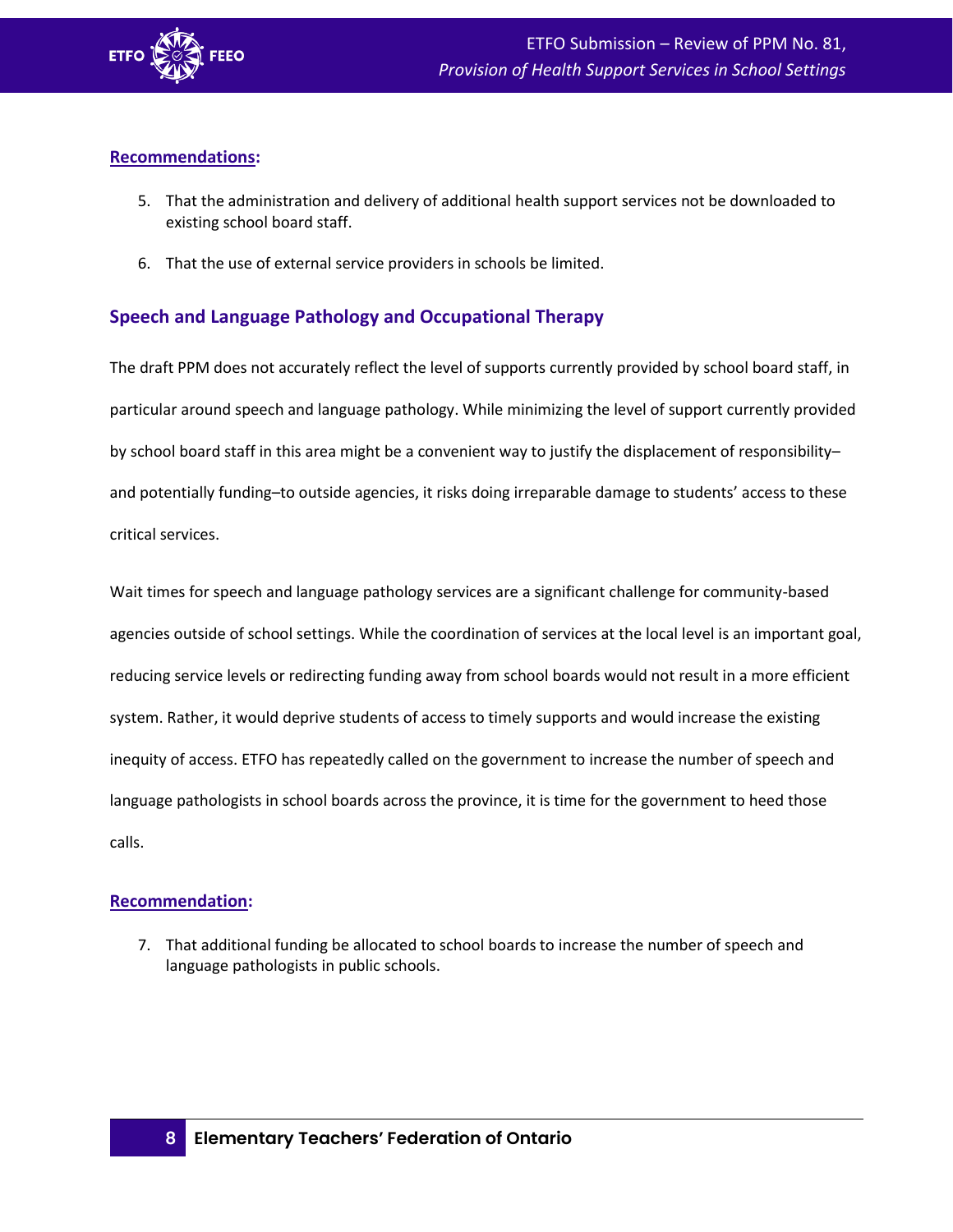

# <span id="page-11-0"></span>**Additional Supports for Students with Special Needs**

In its most recent pre-budget submission to the Legislature's Standing Committee on Finance and Economic Affairs, ETFO addressed the inadequate supports currently available to students with special education needs and, in particular, for Black, Indigenous and racialized students, students from a disadvantaged socioeconomic background, and those who are English Language Learners.<sup>2</sup>

These students need access to more educational assistants, behavioural counsellors, child and youth workers, psychologists, and speech and language pathologists to help them learn and thrive.

Meeting students' special education needs is a constant challenge for any government. A substantial portion of existing special education funding is currently based on a predictive statistical model tied to overall enrolment numbers. Special education funding has not kept up with either inflationary costs or students' increasing need for special education supports. The government must increase special education funding to address this funding gap, and ensure that special education grants are based on the actual educational needs of students.

#### **Recommendations:**

- 8. That special education grants be based on actual student needs.
- 9. That funding be increased to school boards for educational assistants, psychologists, behavioural therapists, child and youth workers, school support counsellors, speech and language pathologists, and other professionals to support equitable and cohesive delivery of services to students.

<sup>2</sup> ETFO (2022). *ETFO Submission to the Standing Committee on Finance and Economic Affairs: 2022 Pre-Budget Hearings.* [etfo.ca/getmedia/64546155-1108-4386-aebc-cc4f2652288d/20220208-PreBudgetSubmission.pdf](https://www.etfo.ca/getmedia/64546155-1108-4386-aebc-cc4f2652288d/20220208-PreBudgetSubmission.pdf)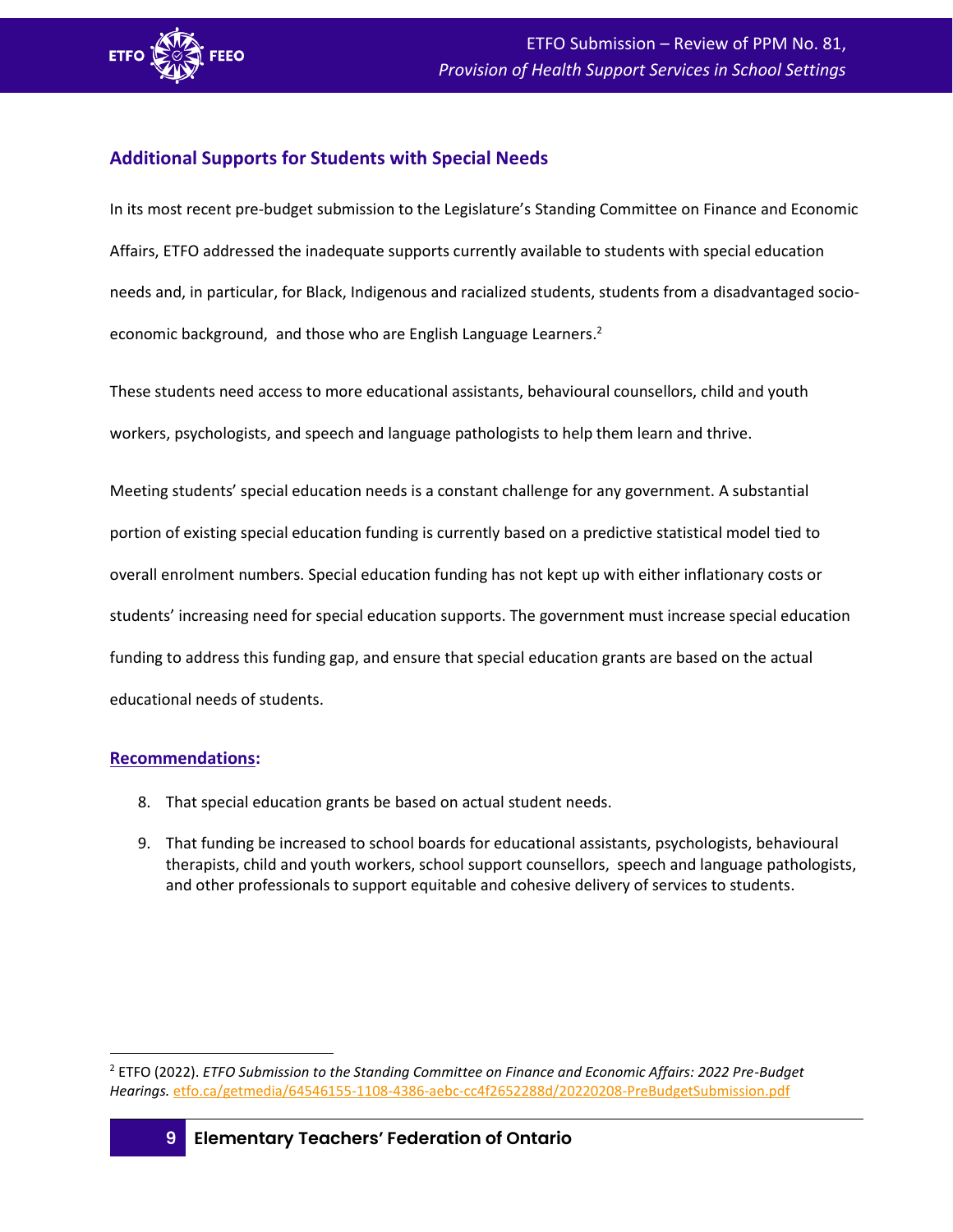

# <span id="page-12-0"></span>**CONCLUSION**

ETFO recognizes the toll that the pandemic has had on the healthcare sector, but it must remind the Ministry of the incredible strain that the last three school years has placed on the education sector, as well. As drafted, the revisions proposed to PPM 81, at best, do little to clarify roles and responsibilities between education and healthcare. At worst, these revisions represent a further downloading of responsibilities to already cash-strapped and over-stretched public schools and public school boards. The draft revisions to PPM 81, as written, will deepen inequities in our education and health care system.

ETFO notes that the draft PPM does not include a clear process for implementation. Although it claims to have the objective of reducing delays and wait times for services, it provides no details on how that objective would be accomplished. ETFO believes that the proposed changes by the Ministry would not assist schools in providing necessary services and supports to students. Instead, the government should allocate the funding needed for school boards to hire the additional qualified staff.

ETFO calls on the Ministry to reflect on the true purpose of the public education system and the expertise that educators bring to it. Implementing the current draft of PPM 81 would create a new crisis in the public education system and further marginalize our most vulnerable and medically fragile students.

The Ministry should take a pause and engage in a meaningful consultation process with stakeholders in the education sector, while respecting the role of education unions and their members.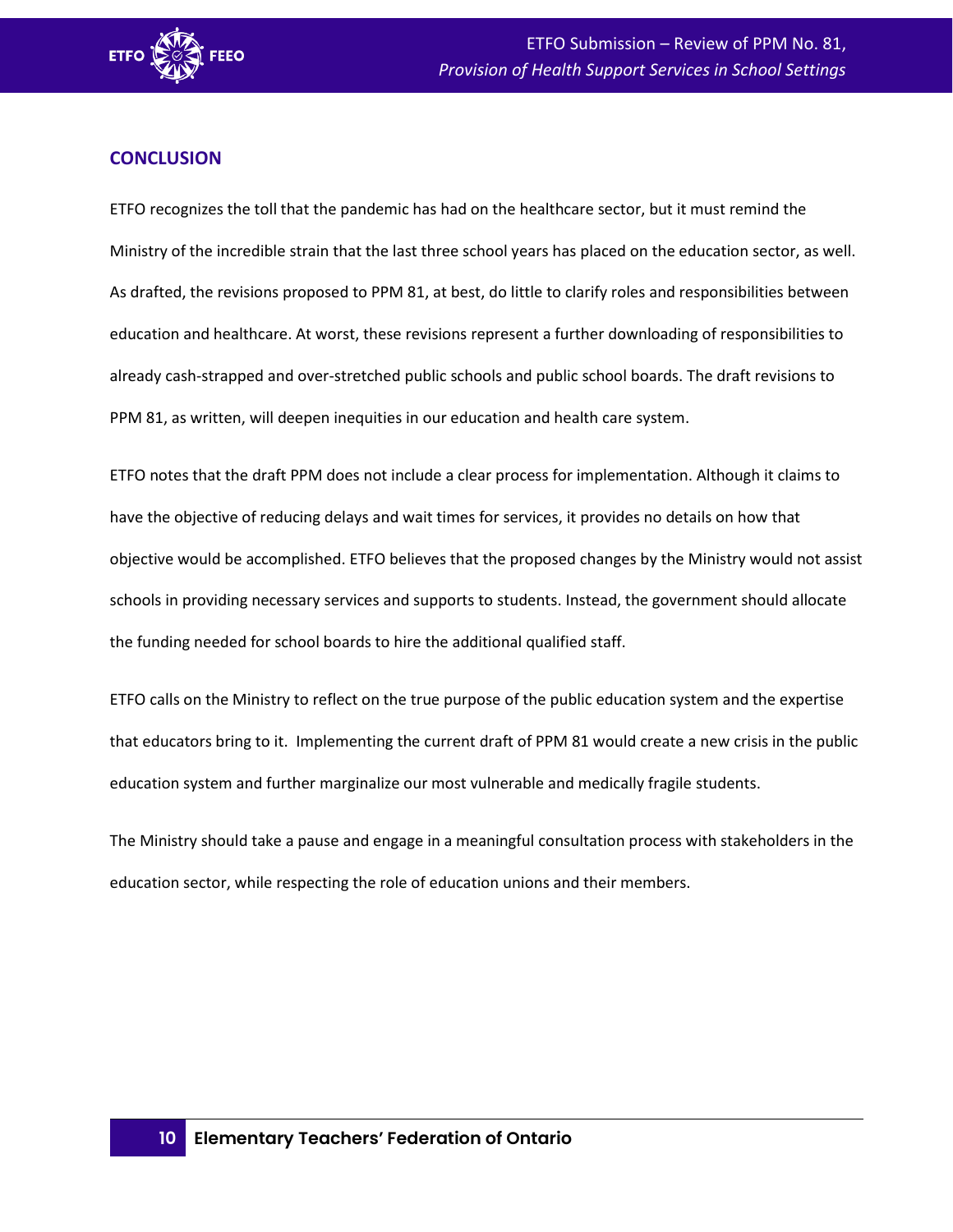

# <span id="page-13-0"></span>**RECOMMENDATIONS**

- 1. That the Ministry of Education pause the proposed revisions to PPM 81 and engage in a meaningful consultation process with stakeholders in the education sector that respects the role of education unions and their members.
- 2. That the Ministry address the recommendations made by the *Review of School Health Support Services* in its 2010 Final Report and in any other relevant reports and literature.
- 3. That the Ministry of Education provide information to stakeholders regarding the potential impact to school board funding resulting from the proposed changes to PPM 81.
- 4. That PPM 81 be revised to clearly state that collective agreement provisions supersede any conflicting direction provided by the PPM, and that this principle be central to its application.
- 5. That the administration and delivery of additional health support services not be downloaded to existing school board staff.
- 6. That the use of external service providers in schools be limited.
- 7. That additional funding be allocated to school boards to increase the number of speech and language pathologists in public schools.
- 8. That special education grants be based on actual student needs.
- 9. That funding be increased to school boards for educational assistants, psychologists, behavioural therapists, child and youth workers, school support counsellors, speech and language pathologists, and other professionals to support equitable and cohesive delivery of services to students.